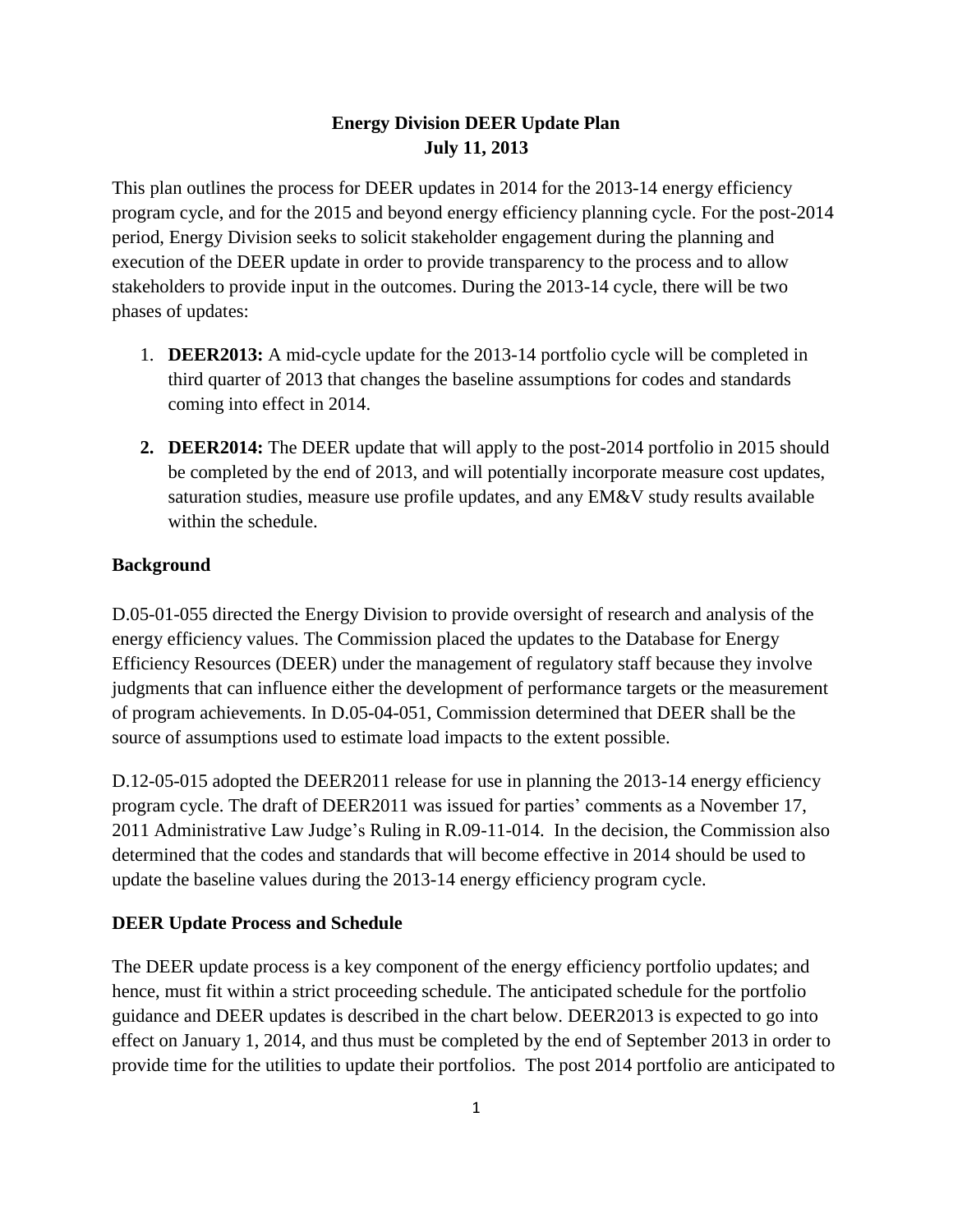commence January 1, 2015. To do so, the DEER updates must also be completed by the end of September 2013, in order to be submitted as a draft for approval in portfolio applications to be approved by the end of 2014.



## **DEER Update and Anticipated Portfolio Guidance Schedule\***

\* This schedule is Energy Division's current estimate of the proceeding schedule; official schedule is to be determined by the assigned ALJ and Commissioner.

#### **Expected Delivery Dates**

- 1 Preliminary 2010-12 EM&V Results for Residential CFL, HVAC and Measure Cost Study
- 2 Preliminary EM&V Results for Commercial Measures and Res. Plug Loads
- 3 Final Results for Comm. Measures and Res. Plug Loads
- 4 Final Results for Lighting, HVAC and Res. Measures
- 5 DEER2013 Update
- 6 Stakeholder Workshop for DEER Update
- 7 Interim Stakeholder meeting on DEER Update
- 8 Draft DEER2014
- 9 Final DEER2014
- 10 Draft 2013 Potential and Goals Study
- 11 Final Potential and Goals Study with DEER Updates
- 12 Portfolio Guidance Proposed Decision
- 13 Final Decision
- 16 IOU Portfolio Applications
- 15 Portfolio Application Decision

The codes and standards inputs for DEER2013 are currently available; thus this update may commence as soon as possible. The DEER2014 update potentially includes the EM&V results that are scheduled to be available by summer of 2013. EM&V results that are not available in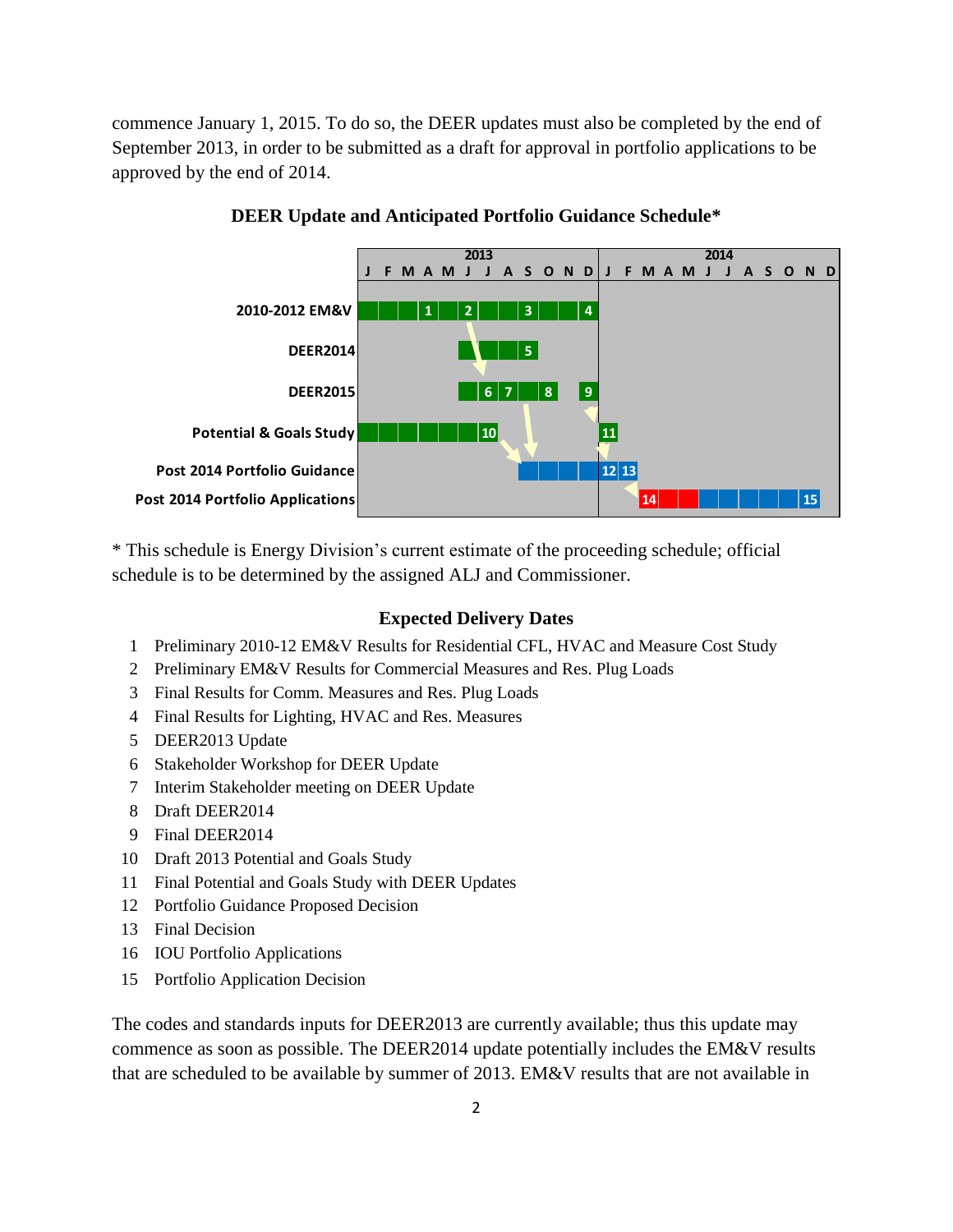time to include in the DEER2014 will be addressed in a future update, which may take effect in 2016 or 2017. The process for making DEER updates beyond the current cycle will be determined during the portfolio guidance decision.

For the DEER2014 Update, Energy Division is exploring how to increase the stakeholder engagement by providing more opportunity to review and comment on the update earlier in the process. The intent is to provide more transparency in the methodology and rationale that the updates are based on. To do so, however, Energy Division must grapple with certain issues that make the ex-ante review, and the DEER Update specifically, particularly challenging to open to stakeholder engagement to the degree that is typical of other energy efficiency activities like program planning and design. These issues must be taken into consideration as ED proposes a stakeholder engagement process:

- **1. Quantity of measure parameters to be updated.** DEER2013 must adjust measure baselines based on changes to State and Federal codes and standards. For the post 2014 period, the DEER2014 update needs to consider over 100 measures from the Measure Cost Study, the commercial and residential saturation studies. In order for these updates to be available in advance of the portfolio cycles that they are needed, the Energy Division needs to manage the workflow of the ex ante review process (including Non-DEER) to ensure that these updates are completed in the available time frame.
- **2. Conflicts of Interests among stakeholders.** Many stakeholders may have a financial or political interest in parameter assumptions that maximize the appearance of cost effective energy efficiency, even if the savings are not ultimately realized. The Commission must account for the potential for systematic bias among stakeholders. Therefore, a consensus among certain stakeholders does not necessarily indicate reliability in the results.

Given these issues, Energy Division will coordinate a stakeholder process that presents the DEER update approach, solicits comments from stakeholders on specific issues of concern, and considers and responds to these comments as the DEER update progresses. This process will include an initial stakeholder workshop to discuss and receive input on the latest research available and proposed methodologies to use for updates, and follow-on meeting(s) to inform stakeholders about the methodology and draft results prior to the final release. The draft final release will be issued for comment on the record in the portfolio guidance proceeding to be approved by the Commission. Energy Division may consider additional follow up meetings with stakeholders, depending on the availability of time and resources.

The portfolio guidance proceeding may consider other longer term structures to involve stakeholders processes, such as lessons learned from the Regional Technology Forum (RTF) for future updates beyond 2015.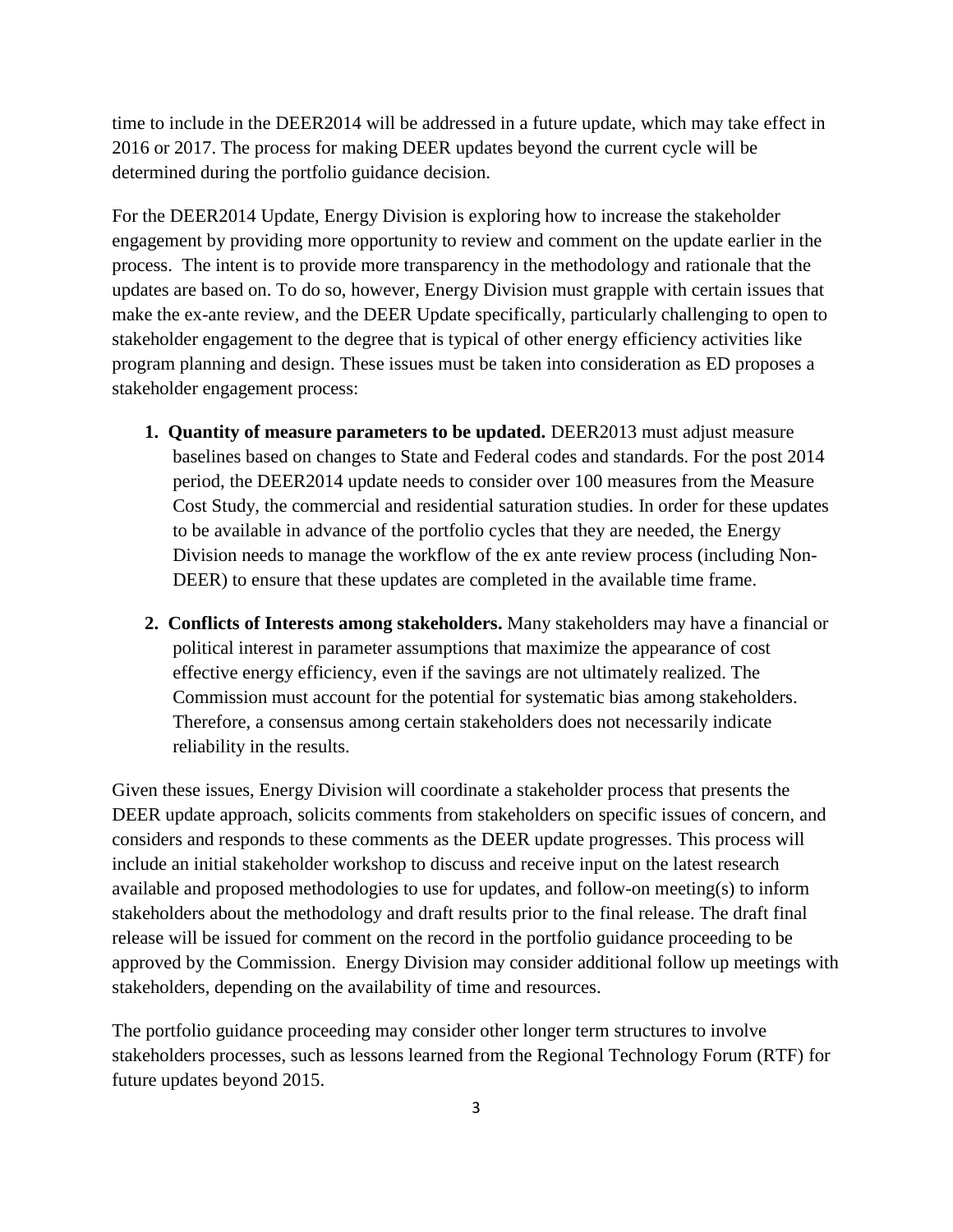# **DEER2013—Codes and Standards (C&S) Update**

The DEER2013 update will only include required C&S changes that become effective in 2014 and will be applied to the 2013-14 portfolio cycle. The C&S updates that are of most significant to the DEER include the California Title 20 Appliance Efficiency Regulations, the California Title 24 Building Energy Efficiency Standards, and the United States Code of Federal Regulations. The list of measures to be updated in the codes and standards are listed in Appendix A. These updates include the following:

- 1. **2013 Title 20 Appliance Standards:** The standards updates come into effect on February 1, 2013, and apply to 23 appliances. Details can be found at <http://www.energy.ca.gov/appliances/>
- **2. 2013 Title 24 Building Codes:** Building efficiency standards will become effective January 1, 2014. They include prescriptive measures, mandatory requirements and compliances options for residential and non-residential buildings. Details can be found at <http://www.energy.ca.gov/title24/2013standards/index.html>

The DEER2013 Update will be developed based on the DEER2011 assumptions and methods, which are provided on the DEER website.<sup>1</sup> The currently identified C&S changes that must be taken into account for DEER2013 currently appear to only impact ex ante parameter values for unit energy savings (UES) of kWh, kW, and therm. Changes in these standards also result in changes in the typical or population average values used for some measures as well as code equivalent or standard practice values used for other measures. For this reason, EAR team plans to use the same tools used to developed DEER2011 UES values, listed on the DEER website, such as DOE2, and to make updates in the tools to account for C&S changes. C&S updates will lead to the following updates in simulation models:

| <b>Simulation Component</b>                                          | <b>Description</b>                                                                            |
|----------------------------------------------------------------------|-----------------------------------------------------------------------------------------------|
| <b>HVAC</b> measures                                                 | See Appendix A                                                                                |
| Weather Files for energy simulations                                 | CTZ2 weather files replaced with CZ2010, as<br>specified in the 2013 Title-24 15-day language |
| Peak Demand Period definition                                        | 3-day heat wave selected based on new weather<br>files                                        |
| Electric DHW Efficiency Measures;<br>small storage and instantaneous | Code level EF increased to fix error in specified<br>Federal Code requirements                |

#### **Expected Model Changes from C&S Updates**

 $\overline{\phantom{a}}$ 

<sup>&</sup>lt;sup>1</sup> DEER can be found at **http://www.deeresources.com/**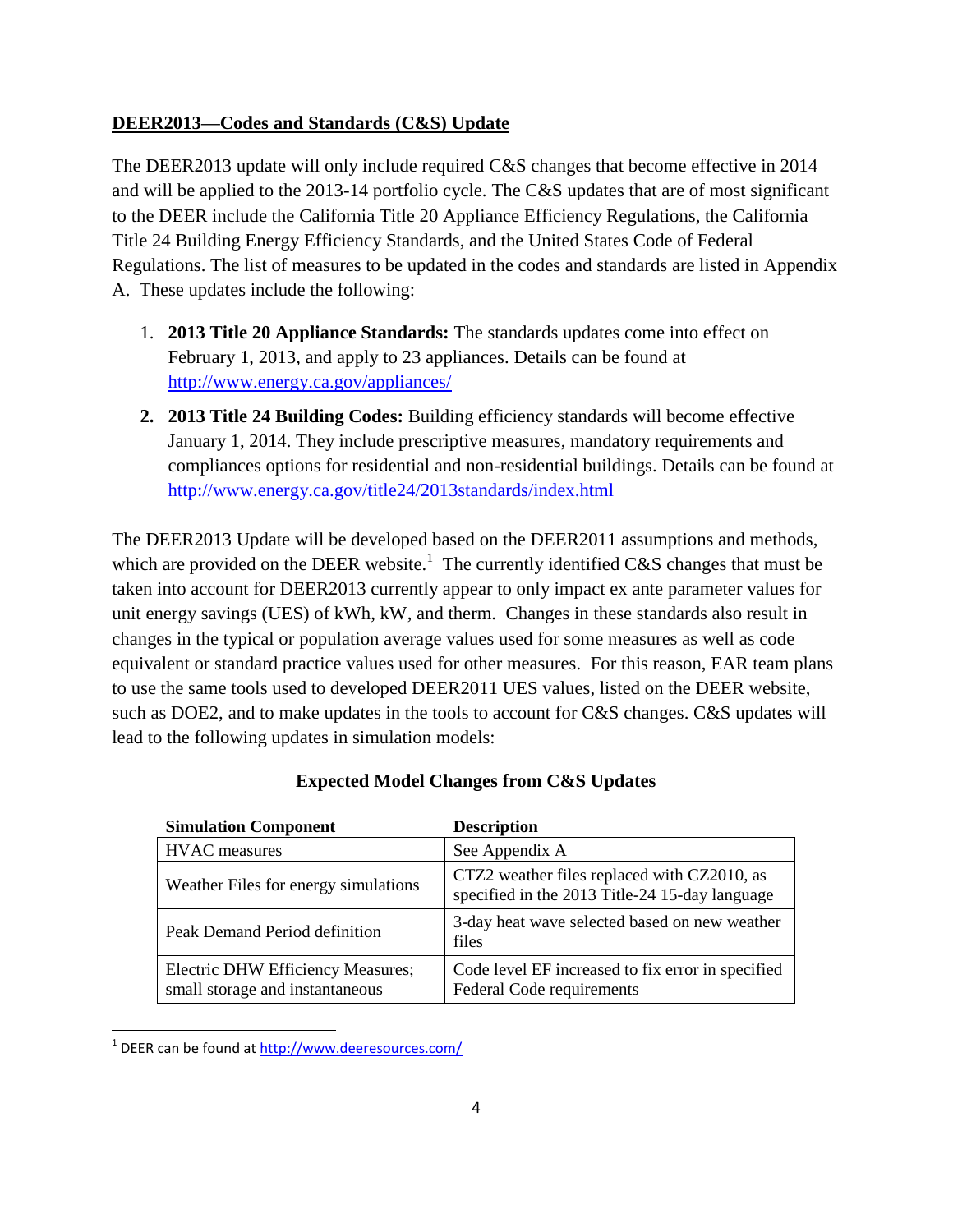| <b>Residential Refrigerators</b> | Code-level energy ratings for various<br>refrigerator configurations re-evaluated based<br>on federal code (EISA code update starts in Sept<br>2014) |
|----------------------------------|------------------------------------------------------------------------------------------------------------------------------------------------------|
| Commercial lighting systems      | Code requirements for all lighting systems will<br>be reviewed and updated as appropriate                                                            |

The Energy Star joint program of the U.S. Environmental Protection Agency and the U.S. Department of Energy, and the Consortium for Energy Efficiency (CEE), both develop minimum qualification savings levels that are commonly used to establish "above code" thresholds used in the EE portfolios. When C&S changes are adopted, the Energy Star and CEE qualifying levels usually change as well. For DEER measure values to be appropriate for application to deemed measures within the EE portfolios, the measure definitions must reflect the CEE and Energy Star thresholds planned for use.

## **Other parameter values that may be updated in 2014:**

Although it is not yet known at this time if C&S changes may require updates to DEER measure costs, such an update is not expected at this time. There is currently no known need to update Effective Useful Life (EUL), Remaining Useful Life (RUL), or Net-To-Gross (NTG) values, as 2014 C&S updates do not address these specific parameters.

#### **Process for Stakeholder Input:**

Given that the DEER2013 update must be applied to the current portfolio, the scope of the update is expected to be very limited, and will not be submitted to the record for review. Stakeholders may submit comments or questions on the methodology and values that will be applied from the C&S update. Stakeholder comments and ED responses will be made publicly available at the Energy Division Public Documents Area at the URL: http://www.energydataweb.com/cpuc/home.aspx. Since these methodologies have been applied in the past, stakeholders can review the current methods described in the 2011 DEER Update

documentation on the DEER website.

#### **Schedule:**

This DEER2013 C&S update must be available no later than at the end of the third quarter of 2013 to allow the Commission-regulated EE portfolio implementers (investor-owned utilities, regional energy networks, community choice aggregators) to update their reporting databases, non-DEER and DEER related workpapers, and custom calculation tools.

Commission staff will notify the service list to R.09-11-014 of the availability of the draft DEER2013 Update which will be posted on the website: [www.deeresources.com.](http://www.deeresources.com/) Interested stakeholders will have an opportunity to review the draft DEER2013 Update, and to provide any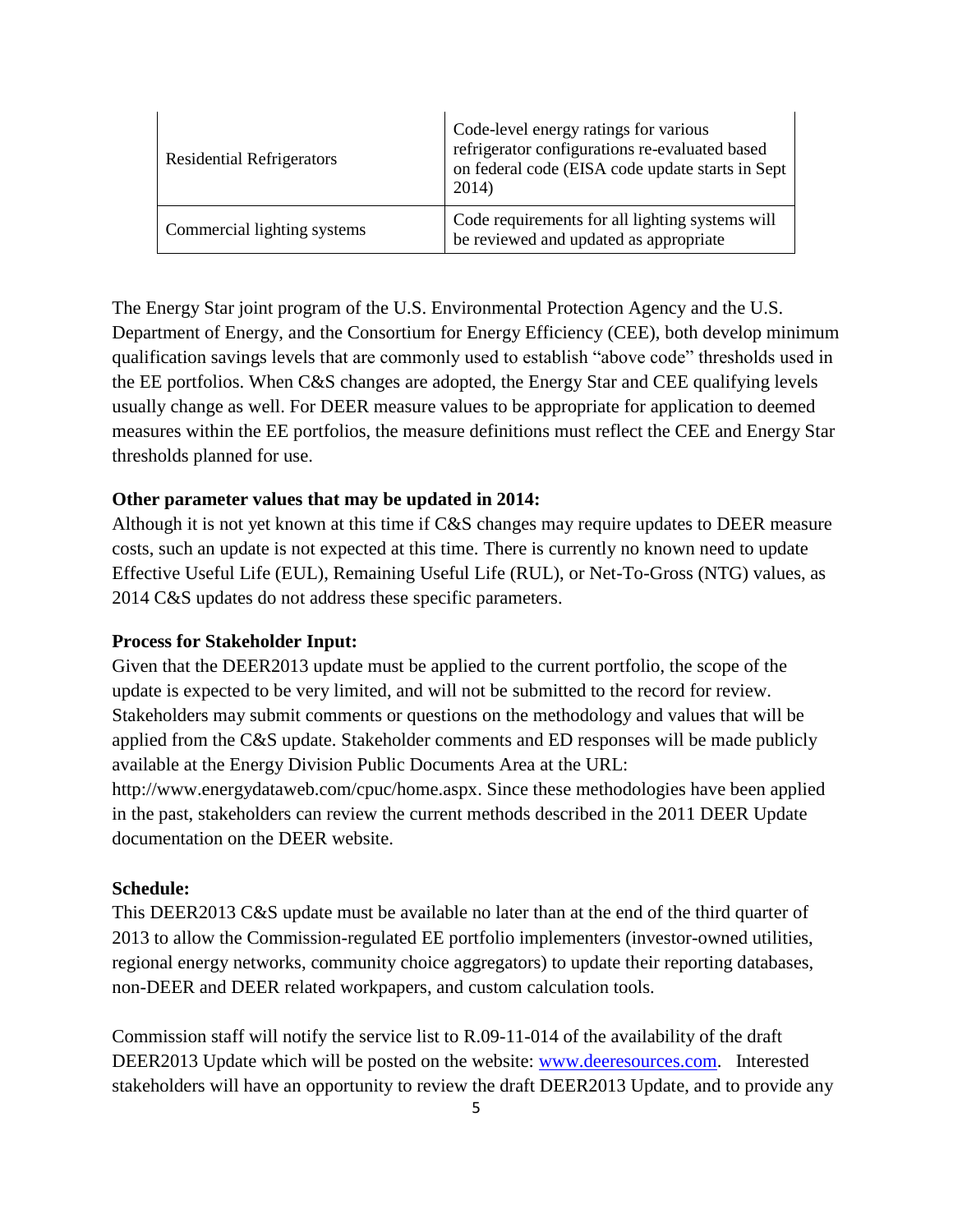comments with empirical data supporting the position on the Energy Division Public Documents Area, [http://www.energydataweb.com/cpuc/home.aspx.](http://www.energydataweb.com/cpuc/home.aspx)

#### **Proposed Timeline for DEER2013 Update:**

- Early July 2013: Provide draft DEER2013 Update to stakeholders for review and comments. Comments due 30 days after draft update has been posted.
- July 17, 2013: Stakeholder workshop to provide overview of DEER updates
- September 2013: Post the final DEER2013 Update on the DEER website

## **DEER2014 Update**

DEER2014 Update will apply to the post-2014 portfolios, which are expected to begin on January 1, 2015. This update will be a comprehensive review of the most recent research that is available by summer of 2013. Energy Division anticipates the following sources to be to be available for consideration in the update process:

- 1. **Measure Cost Study (WO 17):** This study focuses on verification and estimation of deemed and custom measure costs. Measure costs will be estimated using a variety of primary and secondary research techniques from data collected from program records and the broader marketplace. The study is anticipated to be completed in September; the measures under review in the study are listed in Appendix B.
- 2. **Commercial Saturation and Market Share Tracking Study (WO 24):** The study will provide baseline and longitudinal data for numerous measures using detailed on-site surveys for major building types, and integrating building site characteristic data with energy consumption and load shape metering data. The Commercial Market Share Tracking (CMST) study will track sales of high efficiency measures installed in nonresidential buildings.
- 3. **Building Simulation Models:** Based on previous updates to hours of use data, load shape profiles will be updated in DEER2014. These updates will be developed using the DOE2 building simulation model.
- 4. **2006-08 EM&V Results:** The DEER team will review the EM&V studies from 2006-08 to consider the inclusion study results that were not able to be included in the DEER2011 update.
- 5. **2013 Potential & Goals Study Measure Input Characterization System:** The 2013 Potential & Goals Study incorporated the DEER inputs by aggregating groups of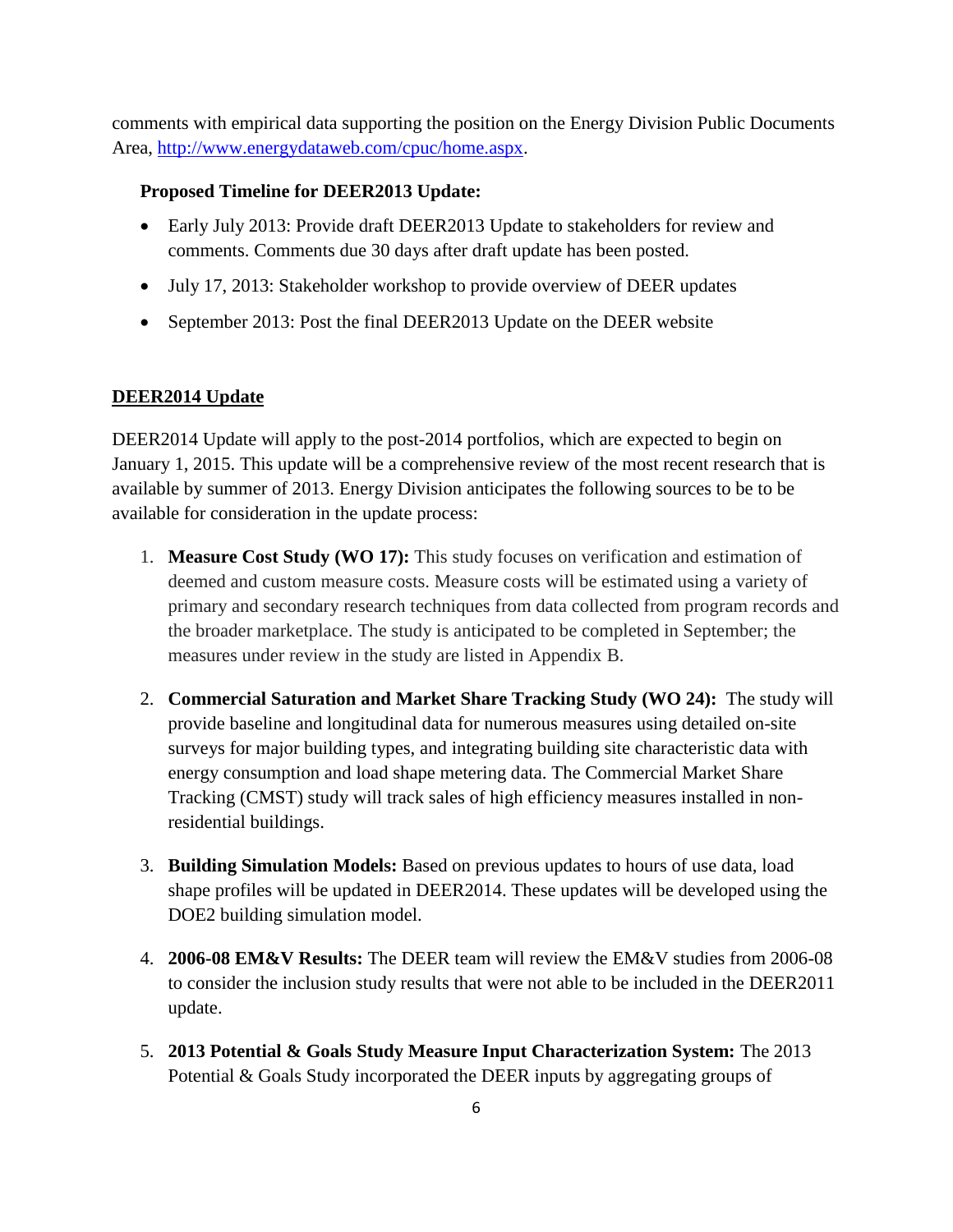measures that have very similar characteristics. The DEER update will consider the incorporation of these measure groups, and other structural initiatives to more closely align the ex-ante planning and forecasting process.

6. **Non-DEER Workpapers:** In some cases, the program administrators (and their implementers) develop workpapers to support their own ex ante estimates for measures not included in DEER. Some of these non-DEER measures provide savings values that are important components relative to the total portfolio savings. Others of these measures are only slight variations from DEER measures. In both cases these workpapers may require updating if they are impacted by DEER changes, codes and standards changes or other changing market conditions and product offerings. The DEER update will include an examination of the most important non-DEER measure workpapers to see if there are opportunities to update DEER so as to accommodate non-DEER measures and thus reduce the need for non-DEER workpapers.

The following studies are anticipated to produce results during the vetting period for the DEER update. These studies may be considered for inclusion in DEER2014, depending on their level of completion at the time of DEER review. They will otherwise be considered for the following DEER2016 update along with the remainder of the 2010-12 impact evaluations.

- 7. **Residential On-Site/Metering Survey and California Lighting & Appliance Saturation Study (WO 21):** This study surveys the baseline energy use for a sample of over 1900 homes, using phone and on-site surveyors to collect data about the dwelling structure and energy-related equipment and usage characteristics.
	- HVAC
	- Appliances
	- Building Shell
	- TV
	- Computer
	- Lighting
- 8. **Residential/Advanced/Upstream Lighting Impact Evaluation (WO 28):** The core purpose of this study is to validate the savings claims for the upstream lighting programs, it is also leveraging field research activity to inform the net to gross ratios for lighting.
- 9. **Business and Consumer Electronics Impact Evaluation (WO 34):** This evaluation covers only free ridership (Net-To-Gross) for the the television measures within the BCE program measures associated with the midstream delivery and incentive mechanisms targeted at the business-to-consumer (B2C) and business-to-business (B2B) sectors.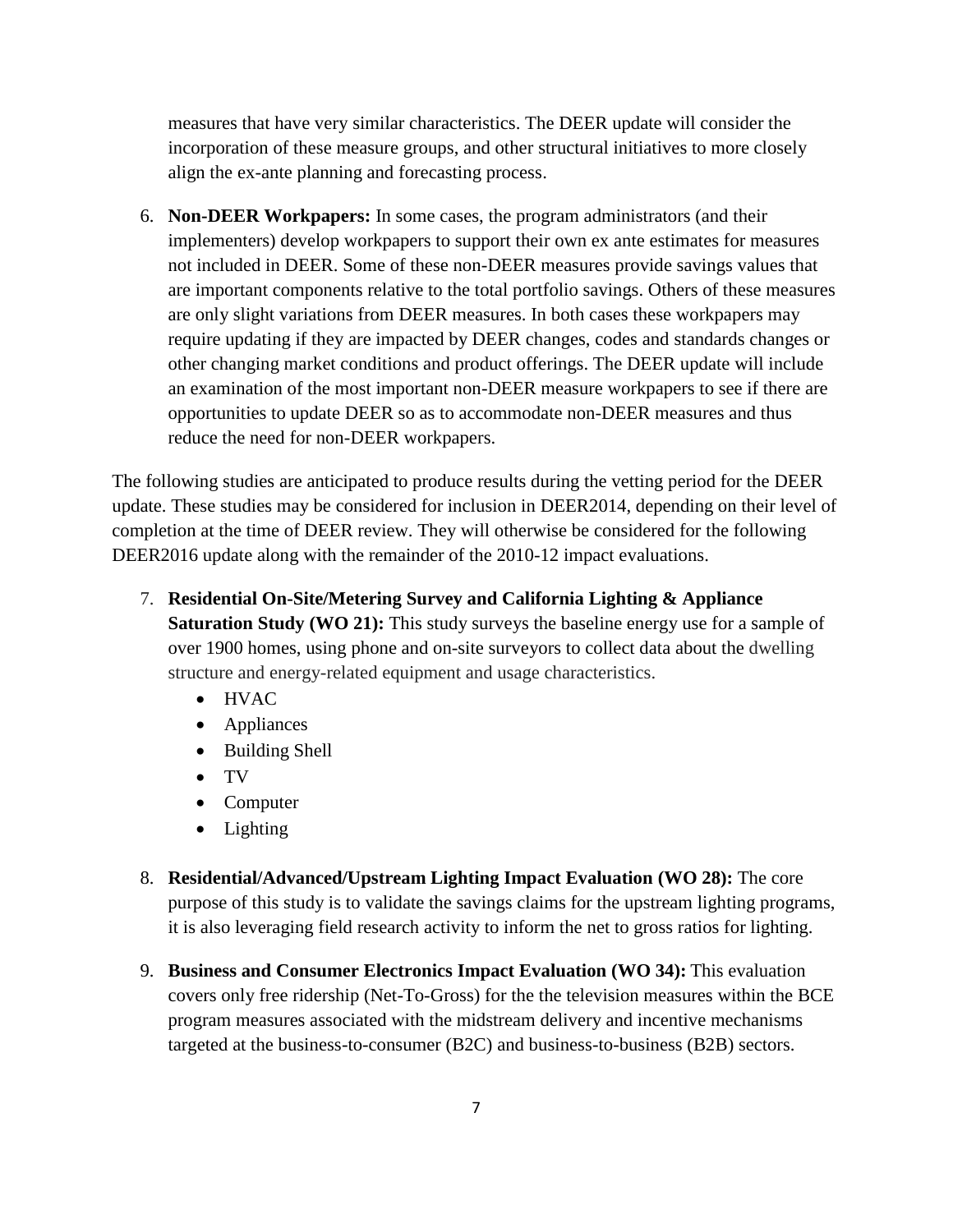10. **Appliance Recycling Study (WO 35):** This study evaluates the impacts of Appliance Recycling Programs for refrigerators and freezers through telephone surveys, laboratory testing, billing analysis and market research surveys.

|                                      | <b>Preliminary and</b> |                           |
|--------------------------------------|------------------------|---------------------------|
|                                      | <b>Final Results</b>   |                           |
|                                      | (Anticipated)          | <b>Parameters Updated</b> |
|                                      | May 2013               |                           |
| <b>Measure Cost Study</b>            | September 2013         | Measure cost              |
| Residential On-Site/Metering         | May 2013               |                           |
| Survey/CLASS                         | December 2013          | Baseline energy use       |
| <b>Commercial Saturation and</b>     | May 2013               |                           |
| <b>Market Share Tracking Study</b>   | December 2013          | Baseline energy use       |
| <b>Business and Consumer</b>         | April 2013             |                           |
| <b>Electronics Impact Evaluation</b> | May 2013               | Net to Gross Ratio        |
| Residential/Advanced/Upstream        | April 2013             |                           |
| <b>Lighting Impact Evaluation</b>    | October 2013           | Net to Gross Ratio        |
| <b>Appliance Recycling Impact</b>    | June 2013              | Unit Energy Savings,      |
| Evaluation                           | September 2013         | Net to Gross Ratio        |

#### **Study Results for the DEER2014 update**

The DEER2014 update will assess all measure results from these studies and the raw data to determine whether the results provided by the EM&V studies are methodologically sound and capture those that are appropriate and available within the update schedule. The DEER2014 update will only include EM&V data that is available and considered ready for publication prior to the release of the DERR update with sufficient lead time to allow consideration during the development of the update. The review team will provide an assessment of the measure result data that were adjusted or excluded from the study, with an explanation.

As many of the EM&V results of the 2010-12 portfolio cycle will be rolling out beginning in October 2013 with final results released in 2014, most of these results will not be available in time to incorporate into the 2015 portfolio. The results from these later release EM&V studies will be considered in a subsequent DEER update anticipated to be completed in 2015, and will be used to update the EE portfolios at a future date.

## **Stakeholder Process**

In an initial stakeholder workshop, the Ex Ante Review team will present its approach for review and assessment of the evaluation data and the methodologies used to apply the data in building simulation modeling. The workshop will be an opportunity for stakeholder to ask questions, after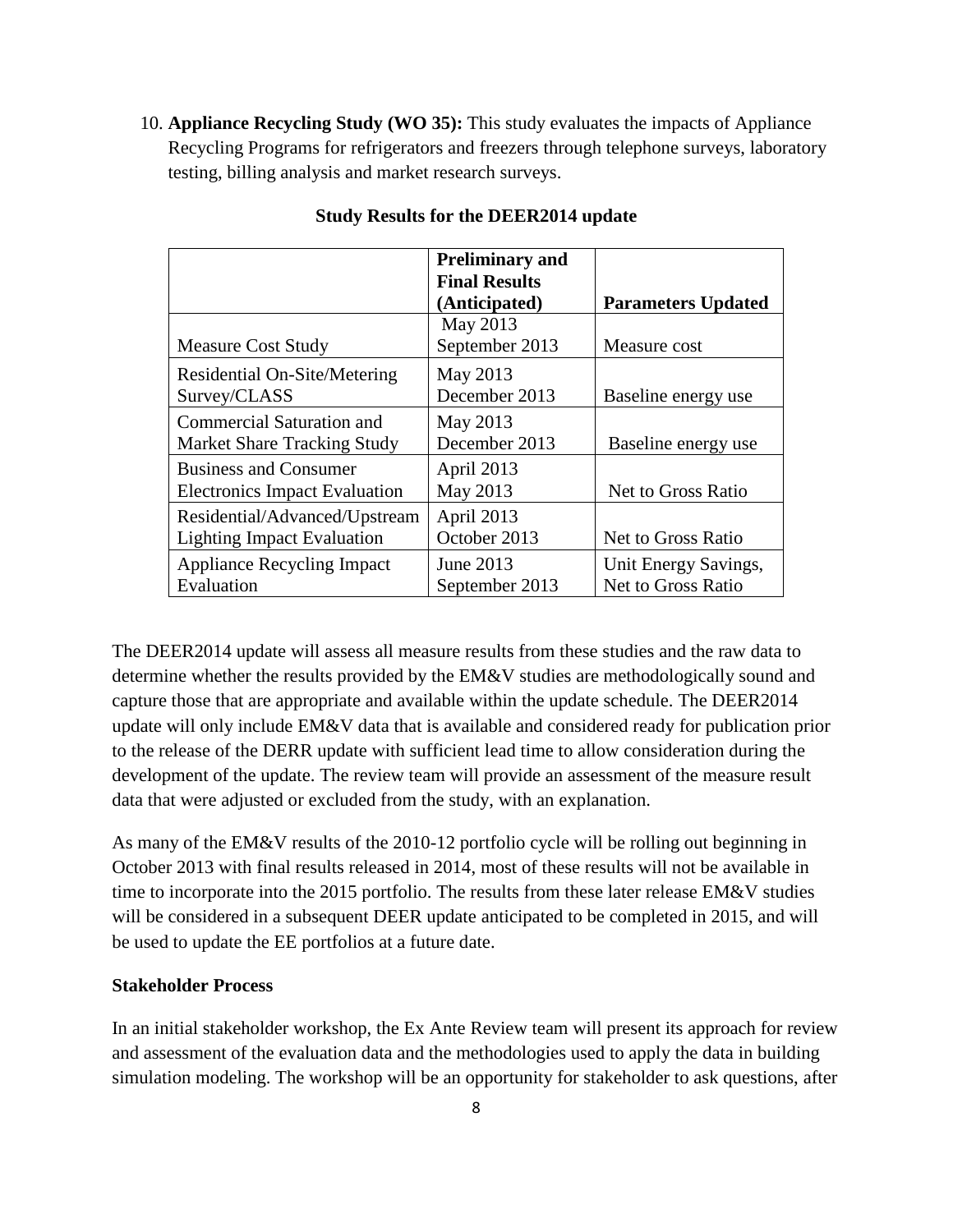which there will be an opportunity for stakeholders to submit comments with empirical supporting data. Comments will be considered during the update process, and will be addressed during a progress report in the interim.

It should be noted that the DEER2014 update will be produced in parallel to the DEER2013 C&S update release. Commission Staff will notify the service list to R.09-11-014 and A.12-07- 001 of the availability of the draft DEER2014 Update, which will be posted on the DEER website. Interested stakeholders will have an opportunity to review the draft DEER2014 Update, and to provide any comments with any empirical supporting information on the Energy Division Public Documents Area, [http://www.energydataweb.com/cpuc/home.aspx.](http://www.energydataweb.com/cpuc/home.aspx)

# **Proposed Timeline for DEER2014 Update:**

A DEER update release must be finalized for adoption by the Commission's guidance decision so that the implementers' applications for the 2015+ EE cycle can utilize the new DEER updates. As the planning for the 2015+ portfolio begins, there may be added Commission direction regarding ex ante values and DEER; however, at this time work on the DEER2014 update must begin and target an initial release by the end of the third quarter of 2013 to allow adoption in the fourth quarter of 2013 in a Commission 2015+ guidance decision.

- July 17, 2013: Preliminary stakeholder workshop on DEER2014 Update. Comments due August 15, 2013.
- September 12 2013: Progress report on the values and methodologies to stakeholders for review; address comments from preliminary workshop in an interim meeting
- October 2013: Post the final DEER2014 Update on the DEER website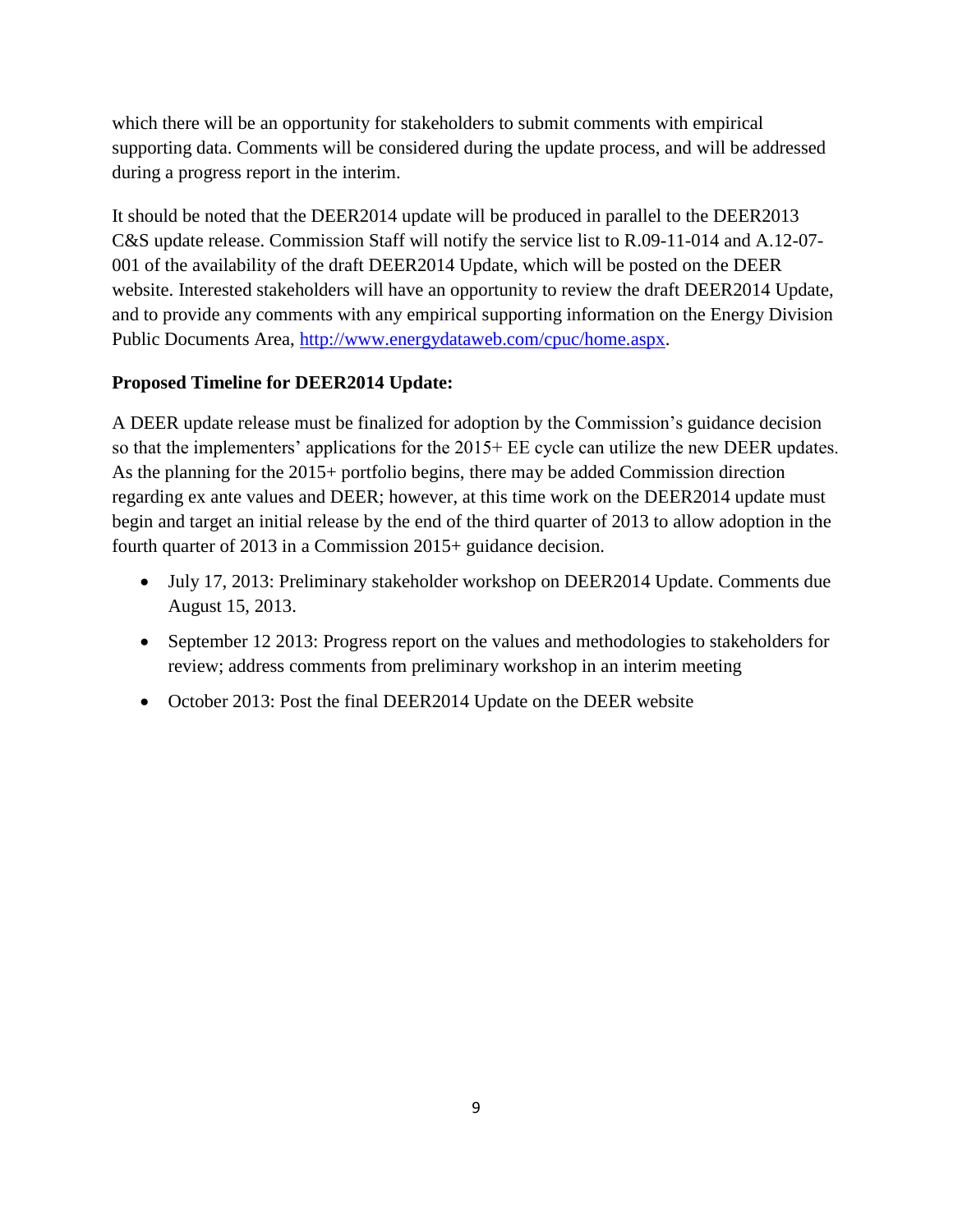# **APPENDIX A: Changes to Code-level HVAC values included in the DEER2013 update**

Based on 2013 Title-24 update, measure level HVAC efficiency values are unchanged

|                                                                |                        |                         |       | Code Level | Measure | Parameter          |
|----------------------------------------------------------------|------------------------|-------------------------|-------|------------|---------|--------------------|
| DEER2011 Measure ID                                            | Category               | Efficiency<br>Parameter | 2008  | 2013       | Level   | $\triangle$ Change |
| dxHP-pkgEER-65to89kBtuh-<br>11p5eer-3p4cop                     | packaged Heat<br>Pump  | <b>EER</b>              | 11    | 10.8       | 11.5    | 40%                |
| dxHP-pkgEER-65to89kBtuh-<br>12p0eer-3p4cop                     | packaged Heat<br>Pump  | <b>EER</b>              | 11    | 10.8       | 12      | 20%                |
| dxHP-pkgEER-90to134kBtuh-<br>11p5eer-3p4cop                    | packaged Heat<br>Pump  | <b>EER</b>              | 11    | 10.8       | 11.5    | 40%                |
| dxHP-pkgEER-90to134kBtuh-<br>12p0eer-3p4cop                    | packaged Heat<br>Pump  | <b>EER</b>              | 11    | 10.8       | 12      | 20%                |
| dxHP-pkgEER-135to239kBtuh-<br>11p5eer-3p2cop                   | packaged Heat<br>Pump  | EER                     | 10.6  | 10.4       | 11.5    | 22%                |
| dxHP-pkgEER-135to239kBtuh-<br>12p0eer-3p2cop                   | packaged Heat<br>Pump  | <b>EER</b>              | 10.6  | 10.4       | 12      | 14%                |
| dxHP-pkgEER-240to759kBtuh-<br>10p5eer-3p2cop                   | packaged Heat<br>Pump  | <b>EER</b>              | 9.5   | 9.3        | 10.5    | 20%                |
| dxHP-pkgEER-240to759kBtuh-<br>10p8eer-3p2cop                   | packaged Heat<br>Pump  | <b>EER</b>              | 9.5   | 9.3        | 10.8    | 15%                |
| dxHP-pkgEER-gte760kBtuh-<br>10p0eer-3p2cop                     | packaged Heat<br>Pump  | <b>EER</b>              | 9.5   | 9.3        | 10      | 40%                |
| dxHP-pkgEER-gte760kBtuh-<br>10p2eer-3p2cop                     | packaged Heat<br>Pump  | <b>EER</b>              | 9.5   | 9.3        | 10.2    | 29%                |
| NE-HVAC-Chlr-Cent-<br>lt150tons-0p560kwpton-<br>ConstSpd       | Centrifugal<br>Chiller | kW per Ton              | 0.7   | 0.634      | 0.56    | $-47%$             |
| NE-HVAC-Chlr-Cent-<br>gte300tons-0p461kwpton-<br>ConstSpd      | Centrifugal<br>Chiller | kW per Ton              | 0.576 | 0.573      | 0.461   | $-3%$              |
| NE-HVAC-Chlr-Cent-<br>lt150tons-0p560kwpton-VSD                | Centrifugal<br>Chiller | kW per Ton              | 0.7   | 0.634      | 0.56    | $-47%$             |
| NE-HVAC-Chlr-Cent-<br>gte300tons-0p461kwpton-VSD               | Centrifugal<br>Chiller | kW per Ton              | 0.576 | 0.573      | 0.461   | $-3%$              |
| NE-HVAC-Chlr-Cent-<br>lt150tons-0p700kwpton-<br>1FrctnlsComp   | Centrifugal<br>Chiller | kW per Ton              | 0.7   | 0.634      | 0.7     |                    |
| NE-HVAC-Chlr-Cent-<br>lt150tons-0p700kwpton-<br>gt1FrctnlsComp | Centrifugal<br>Chiller | kW per Ton              | 0.7   | 0.634      | 0.7     |                    |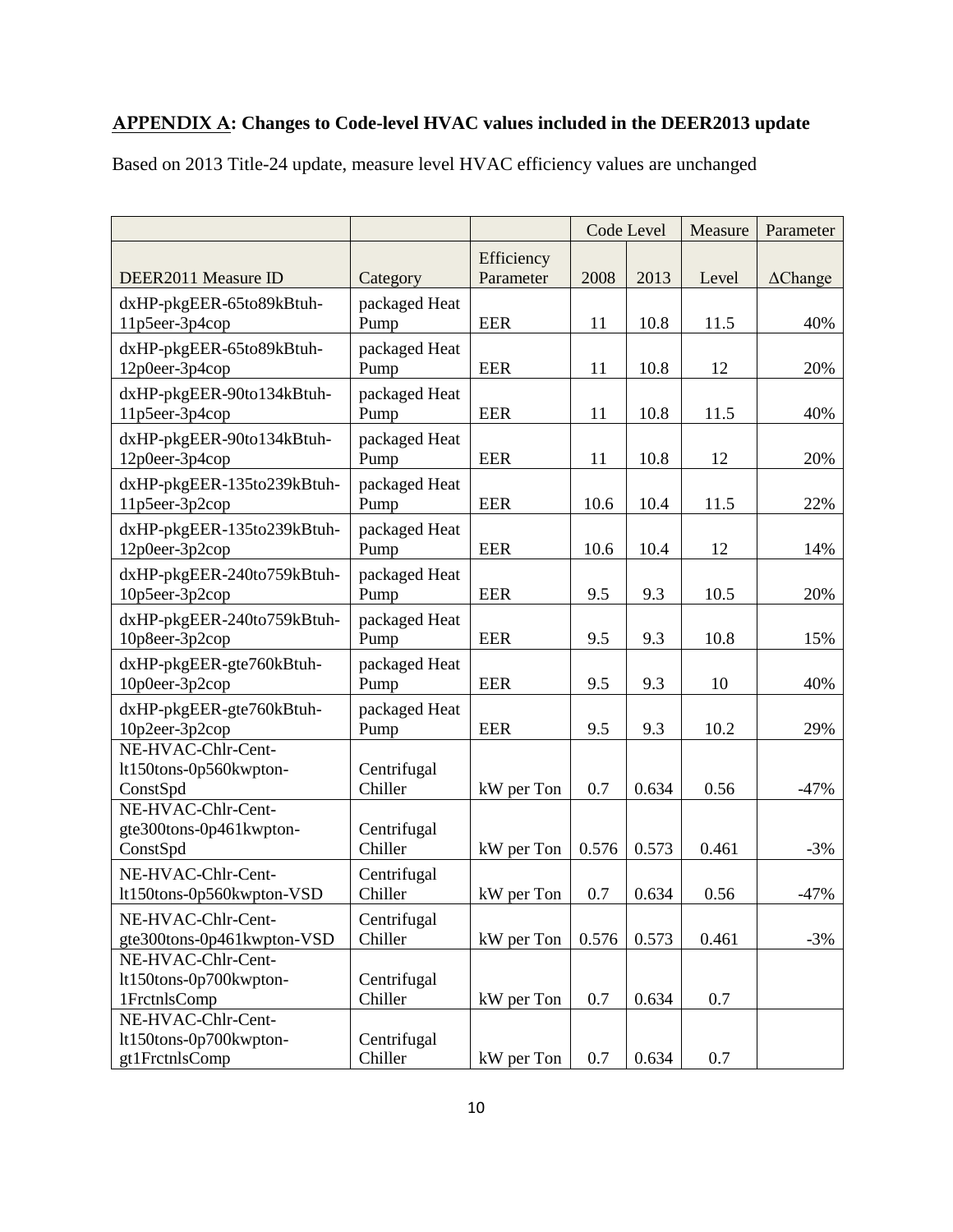| NE-HVAC-Chlr-Screw-<br>lt150tons-0p632kwpton           | <b>Screw Chiller</b>       | kW per Ton                | 0.79  | 0.778 | 0.632 | $-8%$  |
|--------------------------------------------------------|----------------------------|---------------------------|-------|-------|-------|--------|
| NE-HVAC-Chlr-Screw-<br>150to299tons-0p574kwpton        | <b>Screw Chiller</b>       | kW per Ton                | 0.718 | 0.68  | 0.574 | $-26%$ |
| NE-HVAC-Chlr-Screw-<br>gte300tons-0p511kwpton          | <b>Screw Chiller</b>       | kW per Ton                | 0.639 | 0.62  | 0.511 | $-15%$ |
| NE-HVAC-Chlr-WtrRecip-                                 | Reciprocating              |                           | 0.837 |       |       |        |
| AllSizes-0p672kwpton *<br>NE-HVAC-Chlr-WtrRecip-       | Chiller<br>Reciprocating   |                           |       |       | 0.672 |        |
| lt150tons-0p672kwpton (new)<br>NE-HVAC-Chlr-WtrRecip-  | Chiller                    | kW per Ton                |       | 0.778 | 0.672 | $-36%$ |
| 150to299tons-0p672kwpton<br>(new)                      | Reciprocating<br>Chiller   | kW per Ton                |       | 0.68  | 0.588 |        |
| NE-HVAC-Chlr-WtrRecip-<br>gte300tons-0p672kwpton (new) | Reciprocating<br>Chiller   | kW per Ton                |       | 0.62  | 0.536 |        |
| NG-HVAC-Blr-HW-<br>gt2500kBtuh-85p0EC-Atm              | Hot water<br><b>Boiler</b> | Combustion<br>Efficiency  | 75    | 82    | 85    | $-70%$ |
| NG-HVAC-Blr-HW-<br>gt2500kBtuh-85p0EC-Drft             | Hot water<br><b>Boiler</b> | Combustion<br>Efficiency  | 75    | 82    | 85    | $-70%$ |
| NG-HVAC-Blr-HW-<br>300to2500kBtuh-85p0ET-Atm           | Hot water<br><b>Boiler</b> | Thermal<br>Efficiency     | 75    | 80    | 85    | $-50%$ |
| NG-HVAC-Blr-HW-<br>300to2500kBtuh-85p0ET-Drft          | Hot water<br><b>Boiler</b> | Thermal<br>Efficiency     | 75    | 80    | 85    | $-50%$ |
| NG-HVAC-Blr-HW-<br>300to2500kBtuh-94p0ET-Cnd           | Hot water<br><b>Boiler</b> | Thermal<br>Efficiency     | 75    | 80    | 94    | $-26%$ |
| NG-HVAC-Blr-HW-<br>lt300kBtuh-84p5AFUE-Atm             | Hot water<br><b>Boiler</b> | <b>AFUE</b>               | 80    | 82    | 84    | $-50%$ |
| NG-HVAC-Blr-HW-                                        | Hot water                  |                           |       |       |       |        |
| lt300kBtuh-84p5AFUE-Drft<br>NG-HVAC-Blr-HW-            | <b>Boiler</b><br>Hot water | <b>AFUE</b>               | 80    | 82    | 84    | $-50%$ |
| lt300kBtuh-94p0AFUE-Cnd<br>NG-HVAC-Blr-Stm-            | <b>Boiler</b>              | <b>AFUE</b><br>Combustion | 80    | 82    | 94    | $-14%$ |
| gt2500kBtuh-80p0EC-Atm                                 | <b>Steam Boiler</b>        | Efficiency                | 75    | 77    | 80    | $-40%$ |
| NG-HVAC-Blr-Stm-<br>gt2500kBtuh-80p0EC-Drft            | <b>Steam Boiler</b>        | Combustion<br>Efficiency  | 75    | 79    | 80    | $-80%$ |
| NG-HVAC-Blr-Stm-<br>300to2500kBtuh-85p0ET-Atm          | <b>Steam Boiler</b>        | Thermal<br>Efficiency     | 75    | 77    | 85    | $-20%$ |
| NG-HVAC-Blr-Stm-<br>300to2500kBtuh-85p0ET-Drft         | <b>Steam Boiler</b>        | Thermal<br>Efficiency     | 75    | 79    | 85    | $-40%$ |
| NG-HVAC-Blr-Stm-<br>lt300kBtuh-82p0AFUE-Atm            | <b>Steam Boiler</b>        | <b>AFUE</b>               | 75    | 80    | 82    | $-71%$ |
| NG-HVAC-Blr-Stm-<br>lt300kBtuh-82p0AFUE-Drft           | <b>Steam Boiler</b>        | <b>AFUE</b>               | 75    | 80    | 82    | $-71%$ |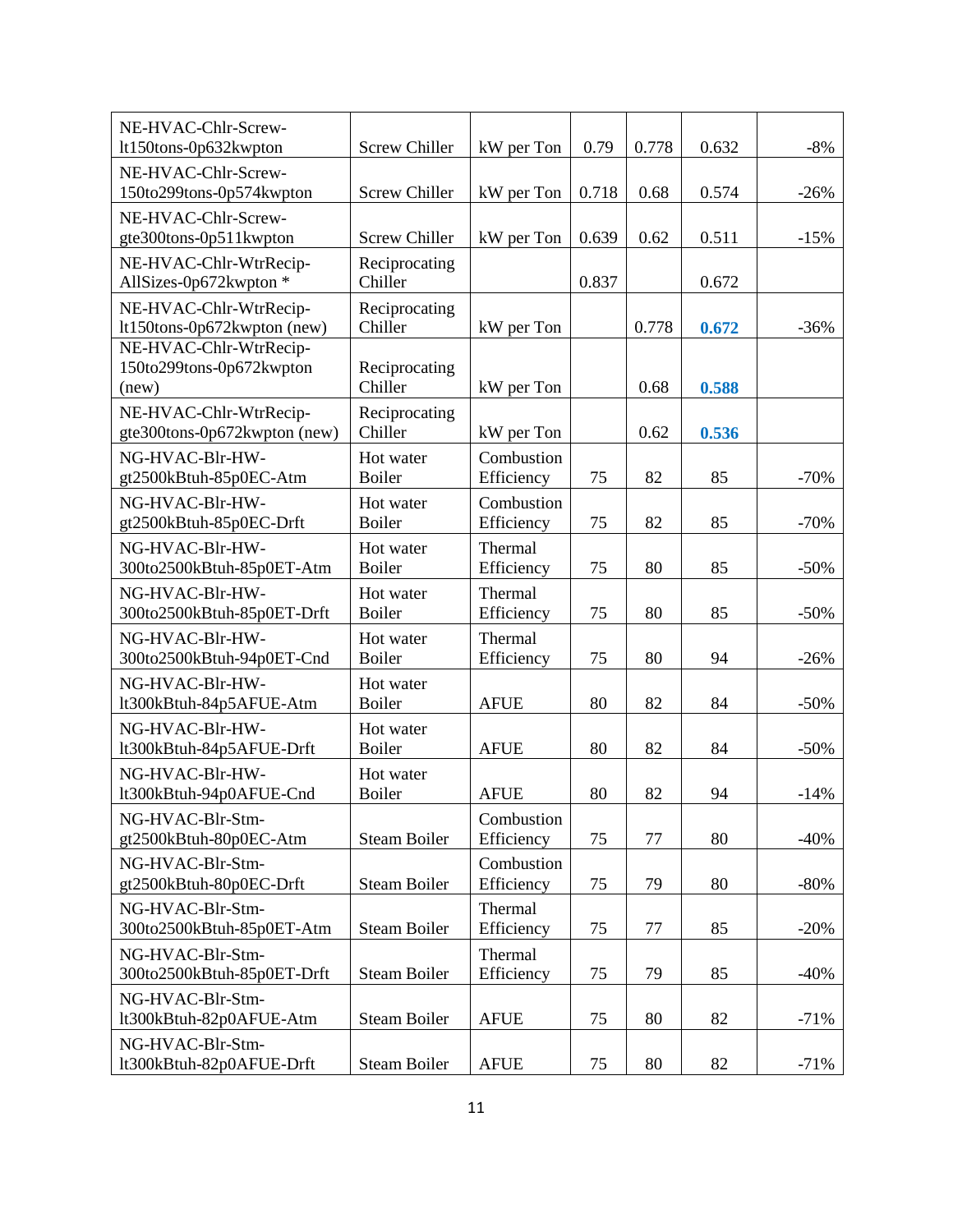| RG-HV-EffFurn-96AFUE | Residential<br>Furnace | <b>AFUE</b> | 78 | 80 | 96 | $-11%$ |
|----------------------|------------------------|-------------|----|----|----|--------|
| RG-HV-EffFurn-94AFUE | Residential<br>Furnace | <b>AFUE</b> | 78 | 80 | 94 | $-13%$ |
| RG-HV-EffFurn-92AFUE | Residential<br>Furnace | <b>AFUE</b> | 78 | 80 | 92 | $-14%$ |
| RG-HV-EffFurn-90AFUE | Residential<br>Furnace | <b>AFUE</b> | 78 | 80 | 90 | $-17%$ |
| RG-HV-EffFurn-81AFUE | Residential<br>Furnace | <b>AFUE</b> | 78 | 80 | 81 | $-67%$ |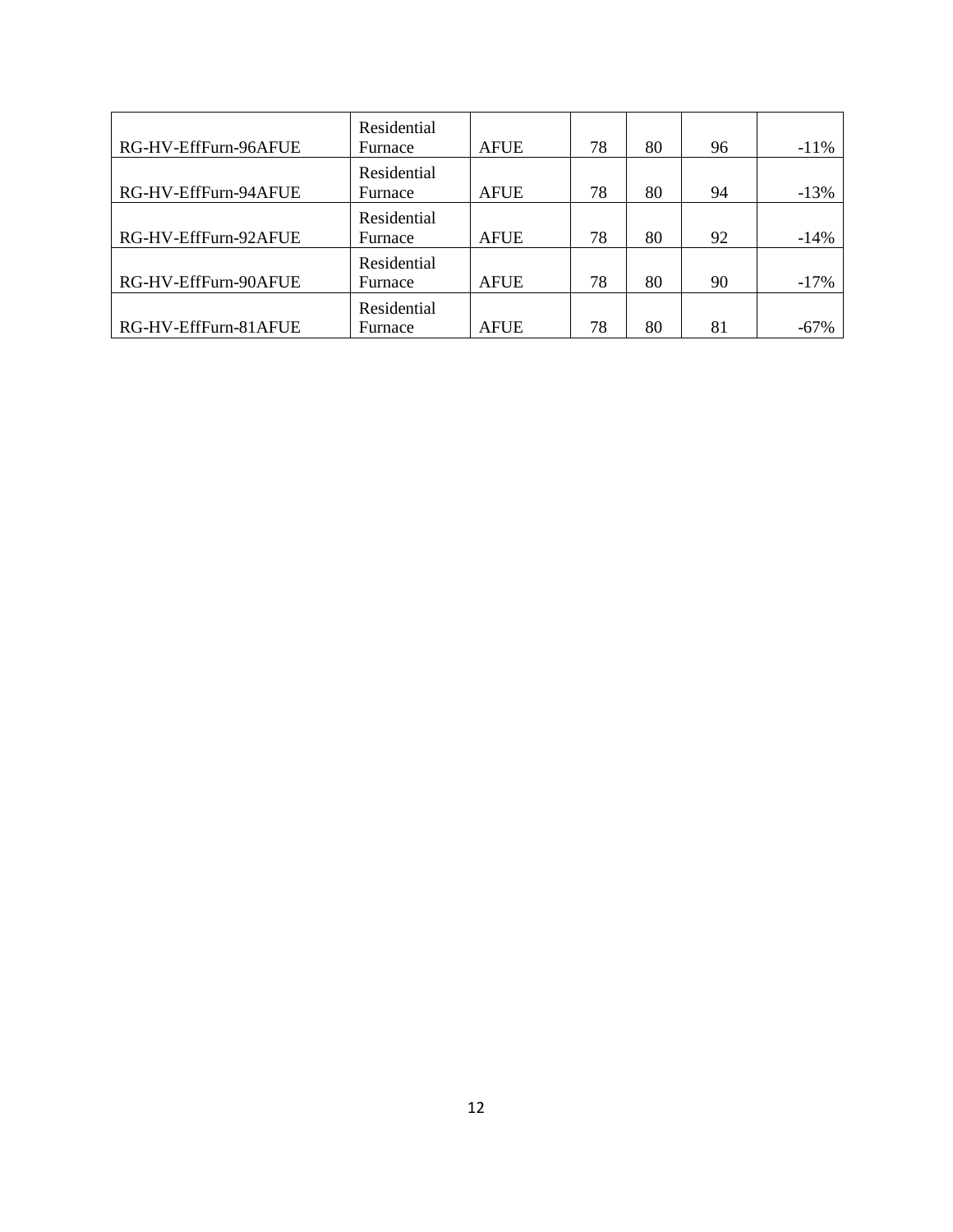| <b>Sector</b> | <b>End Use</b>        | <b>Tech Group</b>         | <b>Measure Group</b>                    |
|---------------|-----------------------|---------------------------|-----------------------------------------|
| C&I           | <b>HVAC</b>           | <b>DX</b>                 | Packaged DX                             |
| Residential   | Electronics           | Other plug load           | Televisions**                           |
| Residential   | Lighting              | <b>Exterior lighting</b>  | <b>HID</b>                              |
| C&I           | Lighting              | Interior lighting         | LF lamps                                |
| C&I           | Lighting              | Interior lighting         | LF fixtures                             |
| C&I           | Lighting              | Interior lighting         | Electronic ballasts                     |
| C&I           | Lighting              | Interior lighting         | LED fixtures**                          |
| C&I           | <b>HVAC</b>           | <b>DX</b>                 | Split HPs                               |
| C&I           | <b>HVAC</b>           | <b>DX</b>                 | Packaged HPs                            |
| Residential   | Lighting              | Interior lighting         | CFL lamps**                             |
| C&I           | Lighting              | Controls                  | Occupancy sensors                       |
| C&I           | <b>HVAC</b>           | <b>DX</b>                 | Split DX                                |
| Residential   | <b>Building Shell</b> | Envelope & Air<br>Sealing | Envelope & Air Sealing                  |
| Residential   | Appliances            | Cold storage              | Refrigerators                           |
| Residential   | <b>HVAC</b>           | <b>DX</b>                 | Room AC                                 |
| C&I           | <b>HVAC</b>           | <b>DX</b>                 | <b>PTACs</b>                            |
| Residential   | Appliances            | Laundry                   | Clothes washers                         |
| Residential   | Electronics           | Office                    | PC power management                     |
| Residential   | <b>HVAC</b>           | <b>DX</b>                 | Split CACs                              |
| Residential   | <b>HVAC</b>           | Evaporative cooling       | Evaporative coolers                     |
| Residential   | <b>HVAC</b>           | Air distribution          | Fan motors                              |
| Residential   | <b>Water Heating</b>  | Water heaters             | <b>Storage WHs</b>                      |
| Residential   | <b>Water Heating</b>  | Water heaters             | <b>Tankless WHs</b>                     |
| Residential   | <b>Water Heating</b>  | Water heaters             | Heat Pump WHs                           |
| C&I           | Refrigeration         | Controls                  | Evaporator fan controls                 |
| C&I           | Refrigeration         | Controls                  | Remote refrigeration system<br>controls |
| C&I           | Lighting              | Interior lighting         | HID fixtures - general service          |
| C&I           | Lighting              | Interior lighting         | HID fixtures - high bay                 |
| C&I           | Lighting              | Delamping                 | Delamping                               |
| C&I           | <b>HVAC</b>           | Evaporative cooling       | Indirect evaporative coolers            |
| C&I           | <b>HVAC</b>           | Chillers                  | Chillers                                |
| C&I           | <b>HVAC</b>           | Heat rejection            | Economizers                             |
| C&I           | <b>HVAC</b>           | Air distribution          | Fan motors and VSDs                     |
| C&I           | <b>HVAC</b>           | Air distribution          | <b>DCV</b>                              |

**APPENDIX B: Measures in Measure Cost Study\***